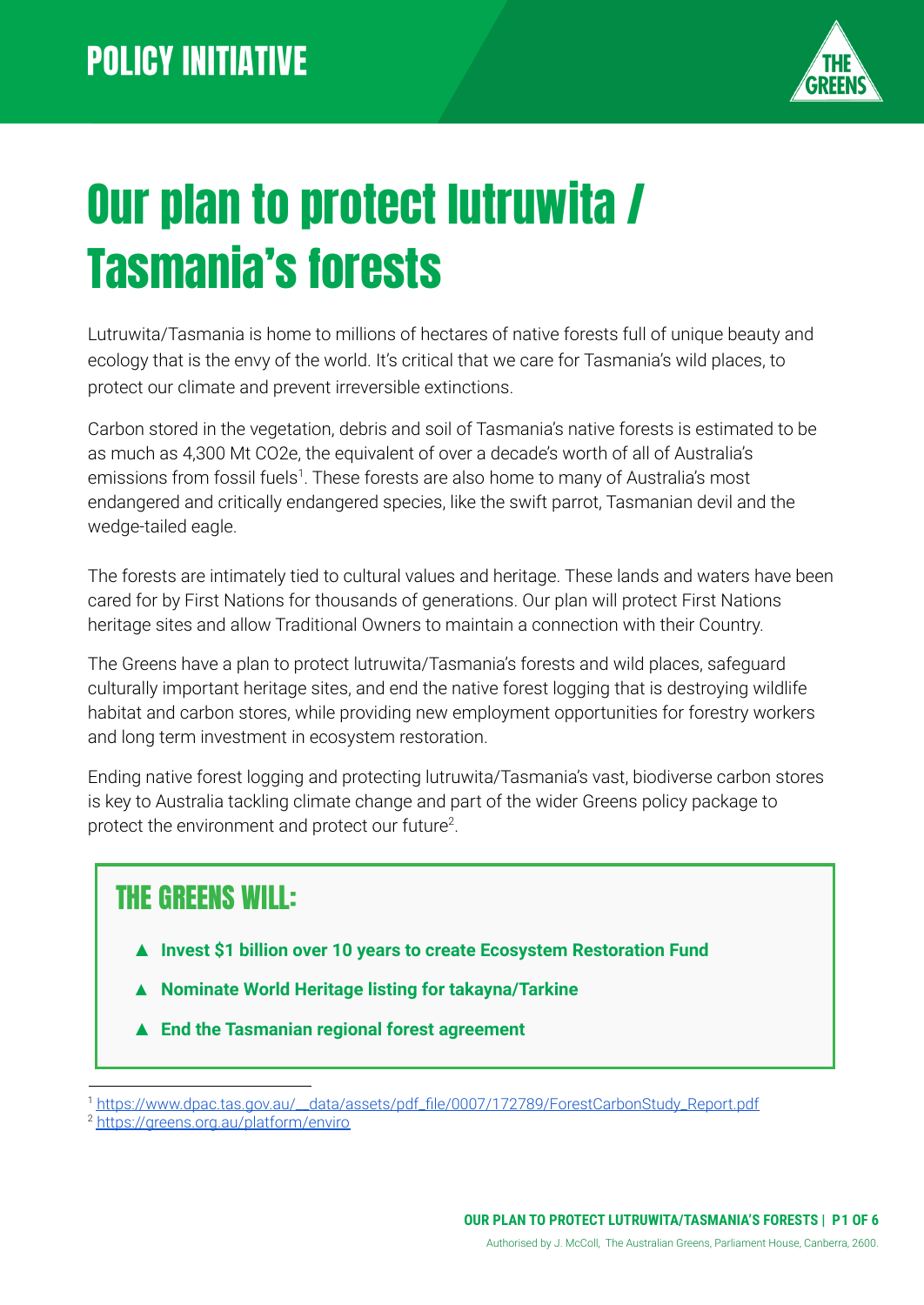

### PAYING FOR OUR PLAN

By making billionaires and big corporations pay their fair share of tax and winding back handouts to big polluters, we can build a better life for all of us.

1 in 3 big corporations pays no tax and many big corporations and billionaires send their profits offshore tax free.

The Greens will tax billionaires with a new 'billionaires tax', require big corporations making excessive profits to pay a 'corporate super-profits tax' and axe billions of dollars in handouts to the coal, oil and gas giants that are driving the climate crisis.

When big corporations and billionaires pay their fair share, everyone can have the services they need for a better life.

These measures have all been costed by the independent Parliamentary Budget Office.

#### **FIGHTING FOR OUR FORESTS**

Lutruwita/Tasmania's forests are of world significance for their biodiversity and for their value for carbon, water, recreation, tourism and other forest resources including honey production.

Researchers have recently found that a notable drop in carbon emissions occurred in 2011, following a significant reduction in native forest logging<sup>3</sup>. This contributed to lutruwita/Tasmania becoming one of the first jurisdictions in the world to become net

carbon negative<sup>4</sup>. To achieve further reduction through other means such as other carbon offsets or credits would cost \$1 billion, so on carbon value alone a billion dollar grant to lutruwita/Tasmania to achieve this is money well spent.

The Greens will commit \$1 billion, to be granted to lutruwita/Tasmania over 10 years to maintain, enhance and restore biologically diverse forests in lutruwita/Tasmania.

This money would be spent on

 $\overline{3}$ 

[https://www.abc.net.au/news/2022-05-03/tas-c](https://www.abc.net.au/news/2022-05-03/tas-carbon-negative-emission-levels-credited-to-stopping-logging/101032008) [arbon-negative-emission-levels-credited-to-stop](https://www.abc.net.au/news/2022-05-03/tas-carbon-negative-emission-levels-credited-to-stopping-logging/101032008) [ping-logging/101032008](https://www.abc.net.au/news/2022-05-03/tas-carbon-negative-emission-levels-credited-to-stopping-logging/101032008)

<sup>4</sup>

[https://news.griffith.edu.au/2022/05/03/tasma](https://news.griffith.edu.au/2022/05/03/tasmania-first-to-become-carbon-negative/) [nia-first-to-become-carbon-negative/](https://news.griffith.edu.au/2022/05/03/tasmania-first-to-become-carbon-negative/)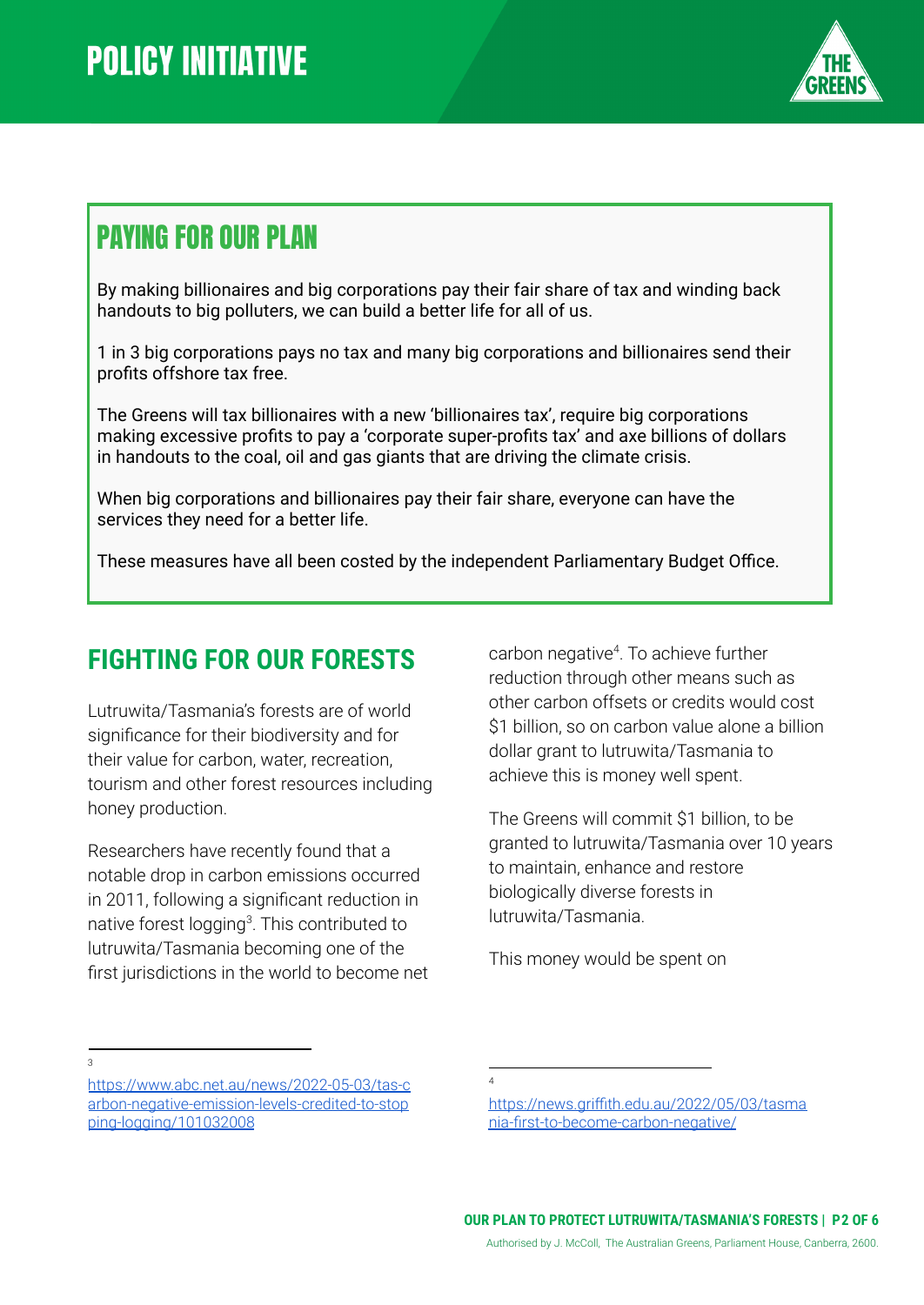## **POLICY INITIATIVE**



- Forest management, including through joint management with traditional owners
- Ecological restoration including rectifying failed and poor quality regeneration
- Reforestation of biologically diverse forest, including creating connectivity between fragmented habitat
- Fire management
- Management of pest animals and weeds
- Ecological research

The money would be granted to lutruwita/Tasmania on the basis that lutruwita/Tasmania ends all native forest logging immediately and protects all ecologically significant forests including takayna/Tarkine, Styx and Krushka, amongst others.

To achieve a safe climate and keep the world below 1.5 degrees C of global heating we need to be stopping both the burning of fossil fuels and maintaining and increasing our carbon stores and the ability of the environment to soak up or sequester carbon. We cannot afford to be trading one off against the other.

The carbon that would continue to be stored in these forests would be able to be 'banked' by lutruwita/Tasmania and Australia in carbon accounts, but would not be monetised or be able to be traded.

By providing a secure funding stream for new projects, the Greens will ensure that ecosystem restoration can become a core part of the Tasmanian economy, diversify regional employment opportunities and begin the work of undoing decades of damage to Tasmania's wild places.

#### **WORLD HERITAGE LISTING FOR TAKAYNA/TARKINE**

The takayna/Tarkine is home to Australia's largest temperate rainforest, full of First Nations sites of significance and enormous ecological value. It's a unique place that needs protecting from the threats of logging, mining and other industrial activities.

But despite recommendations from the Australian Heritage Council that it be listed for protection, previous governments have rejected this advice.

The Greens will ensure that takayna/Tarkine and its beauty, First Nations heritage, diverse habitats and carbon is protected for generations to come by pursuing its inclusion in the Tasmanian Wilderness World Heritage Area. We will work closely with and be guided by Traditional Owners.

#### **END THE TASMANIAN REGIONAL FOREST AGREEMENT**

Through Regional Forest Agreements, native forest logging activities are currently exempted from our national environment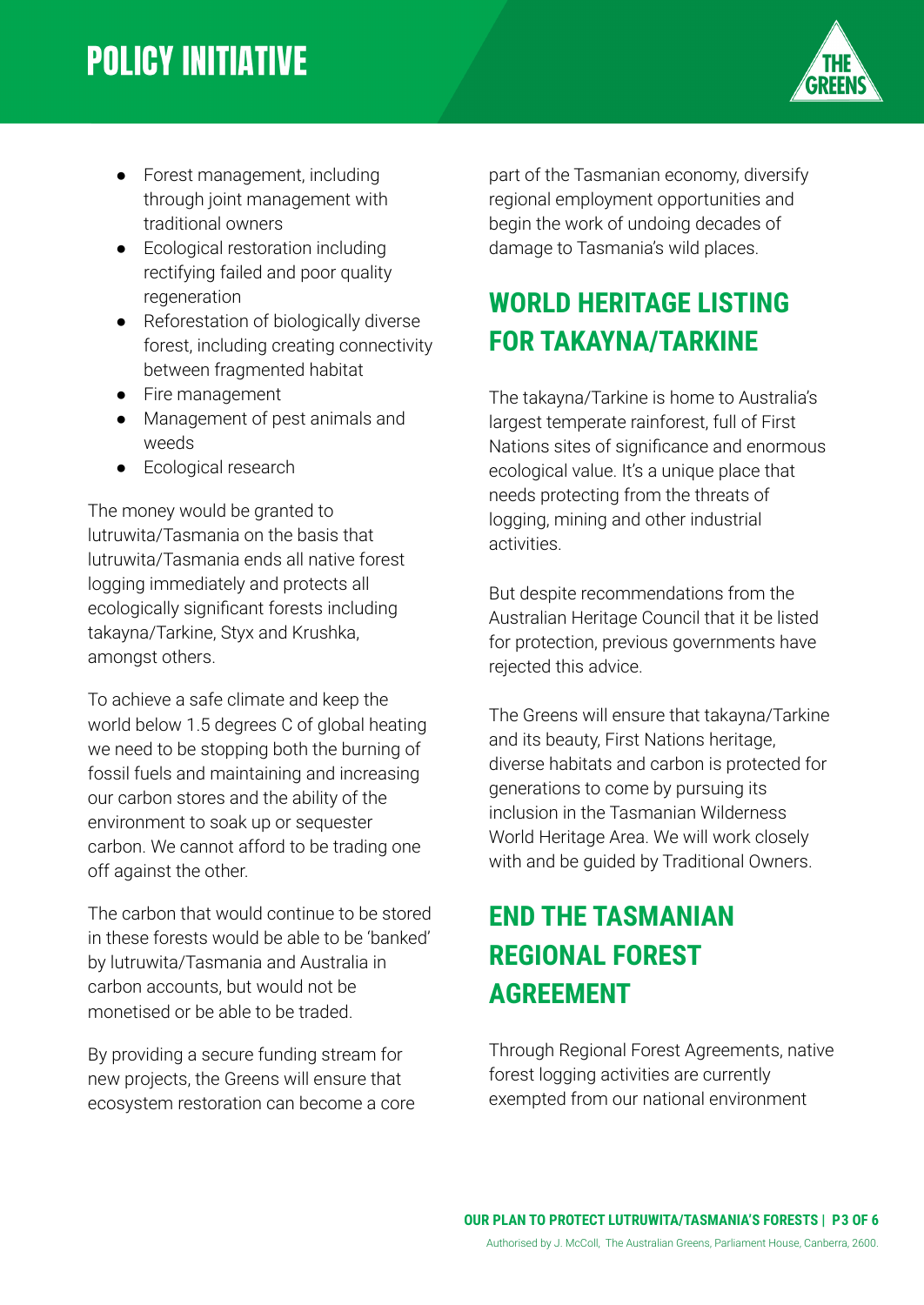### **POLICY INITIATIVE**



laws - the Greens would end these exemptions.

Our national environment laws are designed to protect our threatened species, wetlands, World Heritage sites and other matters of national environmental significance.

And while they are incomplete and need better governance (for example the Greens believe new national laws are needed to cover greenhouse gas emissions), no industry should be exempted from them.

Almost 400,000 hectares of old-growth, rainforest and other high conservation value

native forest was set to be protected under the Tasmanian Forest Agreement secured by the state Greens/Labor Government.

But under the state Liberal government, these reserves were rezoned as "Future Potential Production Forest", with the logging moratorium now lifted. These forests need urgent protection, and the federal Greens will push for these areas to be made into national parks and other formal reserves.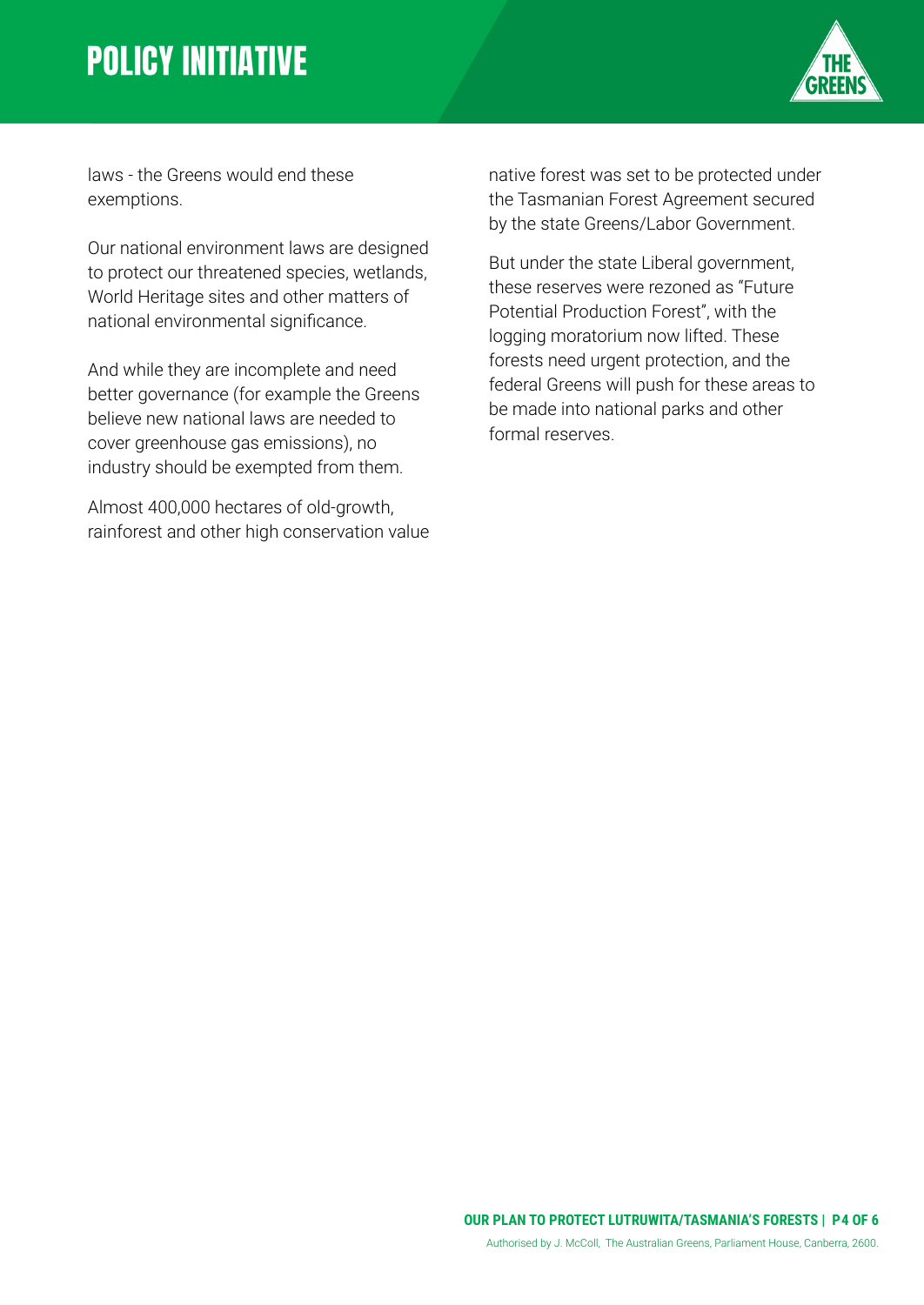### **POLICY INITIATIVE**





Image 1: Current zoning for Future Potential Production Forest and other timber production zones (source: TreeMod, May, B. (2020) Climate protection opportunities for Tasmanian forests 2020 Update)